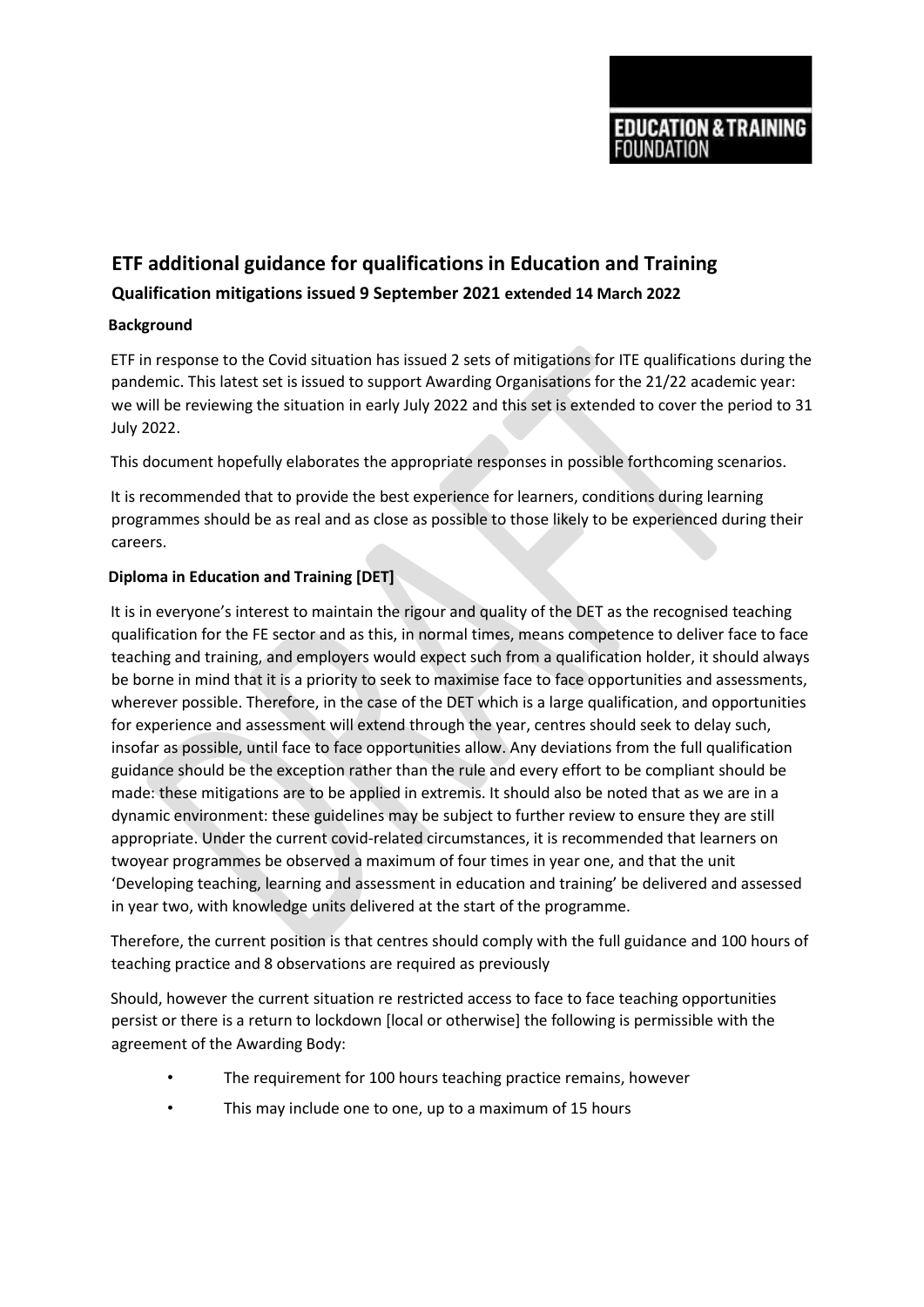- This may include live remote delivery, ie delivery where the tutor and learners are simultaneously present online and engaged and there is live interaction
- This may also now include asynchronous delivery, where the teacher prepares and delivers a session for learners to engage in at a later point providing:

1] a full planning rationale for the session is provided

2] there is robust evidence of teacher follow up eg critical exchanges with learners demonstrating some assessment of learning and clarification/adaptation of presentation for particular learners.

Such asynchronous delivery may be counted to a maximum of 30 hours of teaching practice

- The requirement for 8 observations remains, however:
- This can include observations of one to one (to a maximum of two)
- This can include observations of live remote delivery
- Where necessary, one observation of an asynchronous sessions may be counted providing all evidence as above is [present and discussed as part of the review

The above are deviations from normal, established assessment practices, and therefore centres must obtain the agreement of their Awarding Body, stating clearly their justifications, before proceeding with them.

These conditions apply to DET courses to 31 July 2022, and may be subject to further review during this period.

## **Certificate and Award in Education and Training [CET & AET]**

This guidance is broadly similar to that above in that there should be an attempt to provide face to face experience on these courses and that exceptions to the full qualification guidance are only allowed in extremis and with Awarding Body permission.

Should the current situation re restricted access to face to face teaching opportunities persist or there is a return to lockdown [local or otherwise] the following is permissible with the agreement of the Awarding Body:

**For the CET:**